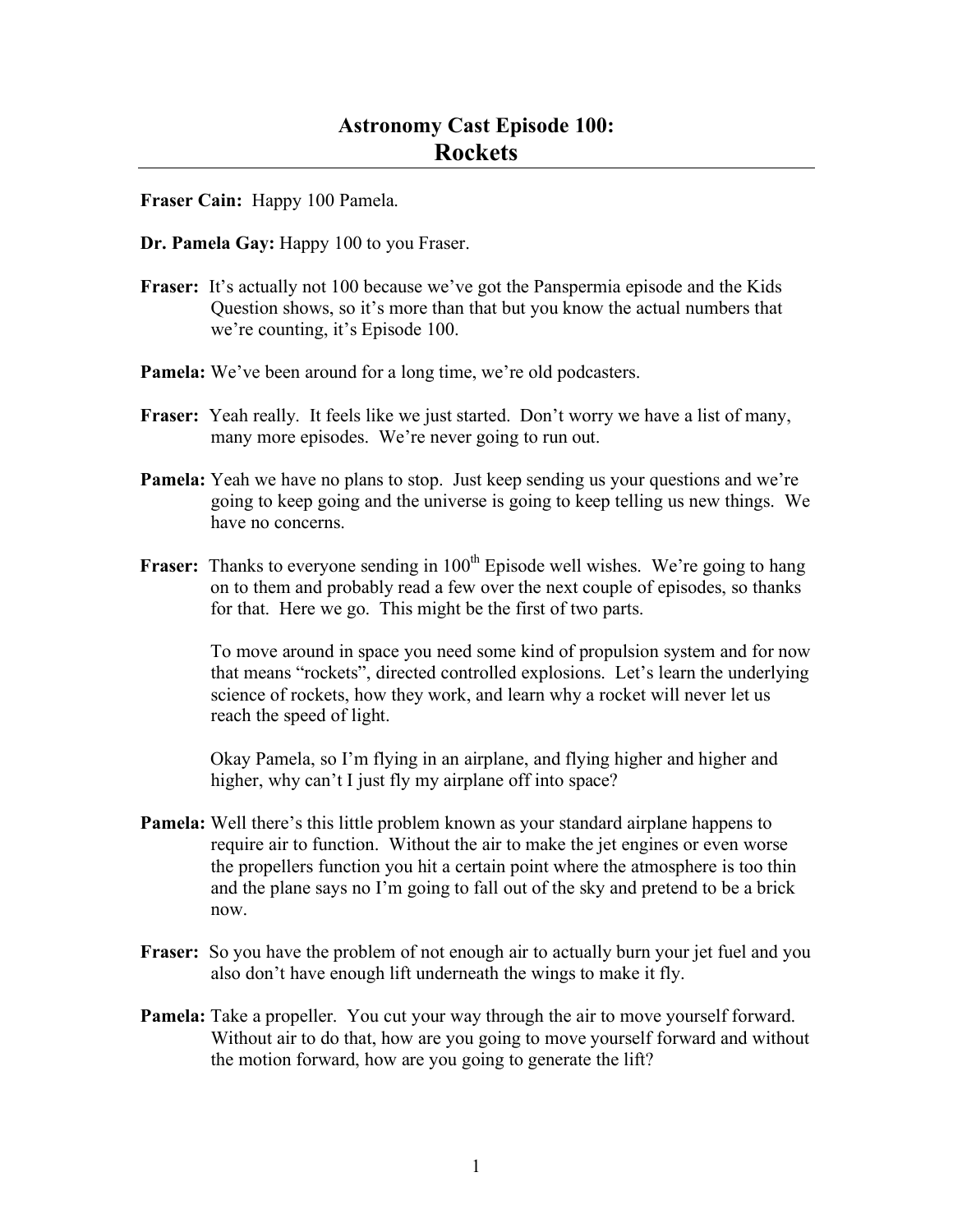- Fraser: So how does a rocket solve all these problems? Why do rockets work when airplanes don't?
- **Pamela:** They basically just start exploding things and use conservation of momentum. The idea is: sit yourself down on some ice on a chair that happens to have little tiny points at the ends of each of the legs so that it's perfectly willing to slide around.

If you happen to have a lap full of rocks for some crazy reason and you start throwing the rocks, the conservation of momentum is going to cause you to move backwards as the rocks move forward. The more rocks you throw, the more you end up moving backwards.

With rockets, you're basically taking some sort of fuel and accelerating it to extremely high velocities and throwing it out the back end. If you throw fuel out slowly you're going to move forward slowly. This is the way conservation of momentum works.

The numbers have to sum up to the same thing. You take mass times velocity going in one direction, mass times velocity in the other direction and they have to always add up to the same number.

If you throw out a heavy object at a low velocity you can move yourself. If you throw out a small object at a high velocity you can move yourself. If you throw a heavy object at a huge velocity you can seriously move yourself.

- **Fraser:** So all rockets work by that same process, that all rockets are hurling something out of the rocket and the conservation of momentum is allowing the rocket part to move in the opposite direction?
- **Pamela:** Exactly. There's a second part to this as well. If you look at any big rocket, it's going to have a nozzle. This nozzle is actually kind of important because there's unbalanced forces inside the nozzle.

If you take your normal balloon, the air molecules inside the balloon aren't causing it to move in any specific direction because there are air particles pushing to the left, pushing to the right, pushing up, pushing down, and pushing in all directions evenly keeping the balloon nice and inflated.

If you open the end of the balloon and let it do its thing flying frantically around the room, what's happening is you have air coming out through that nozzle and the opposite side of the balloon; the pressure of the air against the balloon is no longer balanced against anything.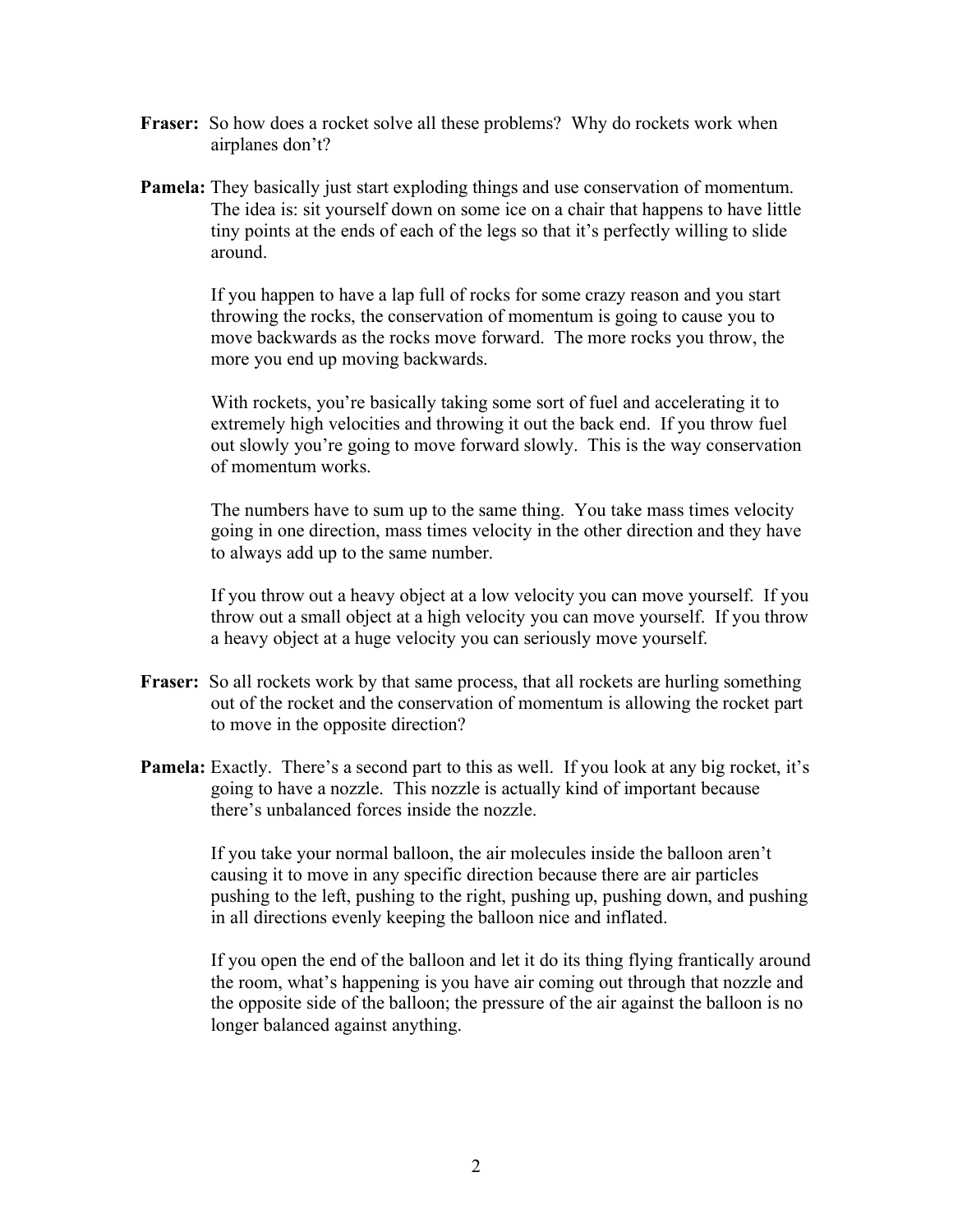That pressure is working to move the balloon forward. Most people generally think it's the air coming out the nozzle that's doing the pushing on the air that's outside of the nozzle and that's what is moving it forward.

It's actually the pressure inside the balloon against the inside of the balloon that's not balanced against pressure at the nozzle that's moving you forward and that's kind of cool.

With a rocket nozzle you have sections that are up toward the rocket that have pressure of the expanding gas inside the nozzle pushing the rocket up while there's also gas escaping out the bottom part of the nozzle that's not balanced.

So you have this unbalance of forces again and that's helping to move the rocket forward.

- **Fraser:** Okay so what are the parts of a rocket? If you're going to build a rocket, what you need to have inside of it to make it even work?
- **Pamela:** At the most basic level you need a fuel. This fuel is going to consist of something that wants to burn, an oxidizer, which is something that allows the burning to take place, and there's generally an ignition source. Not all rockets are equally simple.

Solid rocket boosters are perhaps one of the most simplistic types of rockets to look at. You have this "stuff", basically a gel that we call it an elastimer, which is a big scary word.

You have this plasticky stuff that is embedded within at both the oxidizer and the fuel. You inject this into your rocket mold, into your engine section. You do this in such a way that there's a burning surface.

It's often just a simple cylinder of nothing down through the center of this long cylinder of fuel. Then you ignite it such that you have burning all along this inner core and as the fuel burns it ends up creating hot gas in the center part that comes out through the nozzle at the back of the rocket.

So you have your fuel embedded in this stuff, you have your oxidizer embedded in this stuff and then you ignite it.

In more complicated systems like liquid fuel systems, you typically have a tank of oxidizer, which is often just plain old oxygen or nitrous oxide, which is laughing gas. I just love the fact that some rockets have laughing gas as one of their primary components. [Laughter]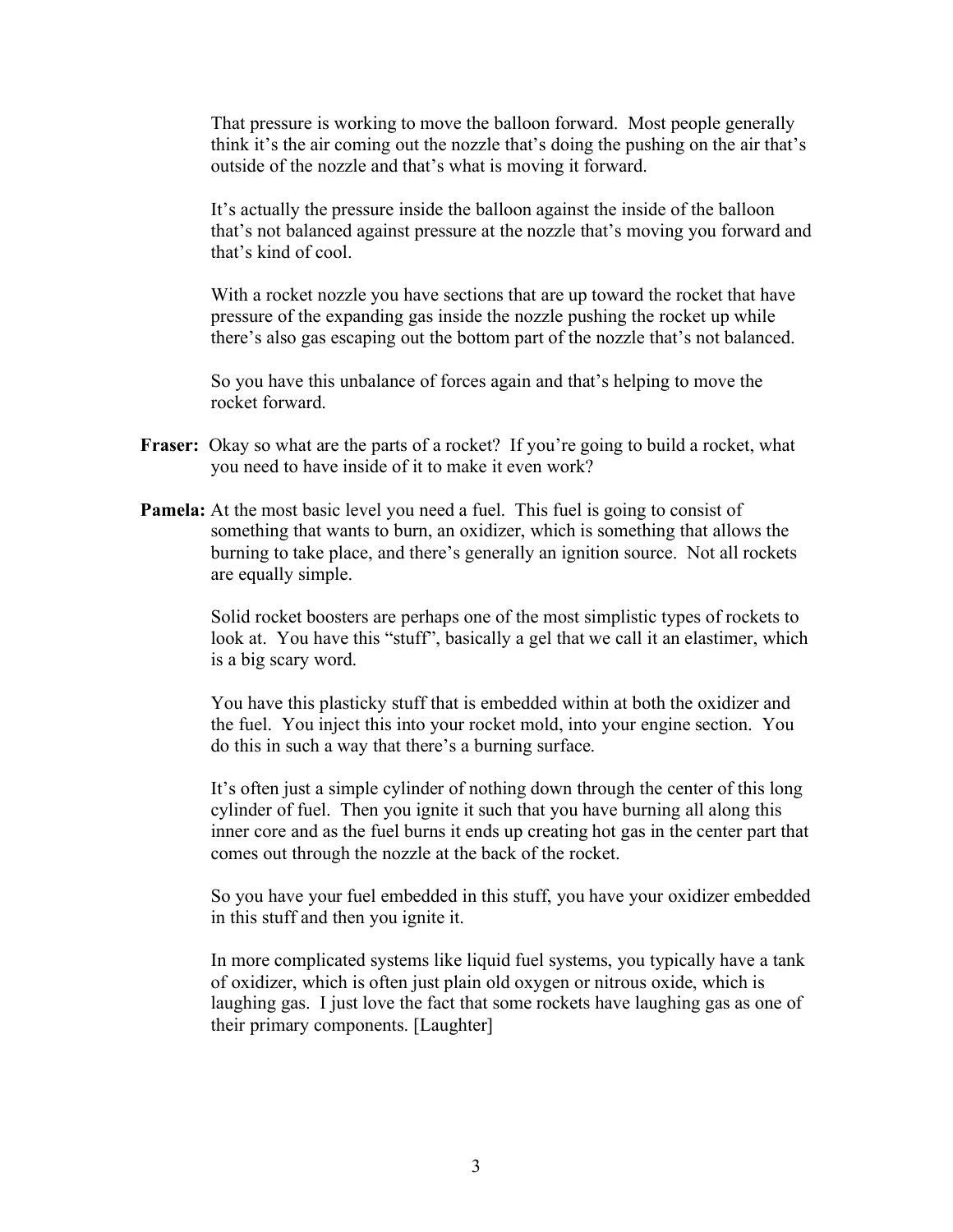Then the other tank you're working with is some sort of fuel. It can be something as simple as gasoline or all sorts of more complex burning things like even liquid hydrogen gets used as a burning fuel. Then you have to mix these and ignite them.

One of the tricks with liquid fuel rockets is you have to get the pressure of the fuel going into the combustion chamber to be greater than the pressure inside the combustion chamber. Otherwise the fuel is not going in.

You have to have some sort of a pump or something that drives the fuel into the combustion chamber where it is ignited gets pressurized, shoots out the nozzle. And you move forward.

- **Fraser:** So what is the limit? How hard can rockets push? What's their limit on them?
- **Pamela:** You have to start asking "At what point do we start exploding the outside of our combustion chamber rather than simply sending our rocket forward?" The limits that we have are more structural limits than anything else right now.

If you combine things at too high a rate you explode your rocket rather than having a controlled explosion as you said during the intro.

- **Fraser:** So that's why you get those rockets that are exploding because they're trying to control this reaction inside the tube and it can't withstand it so instead of pushing the rocket upward, it just blows out the side or just explodes the whole thing.
- **Pamela:** There are a lot of different points that failure can occur. For instance we lost the Challenger Space Shuttle here in America back in 1986. The problem there was the solid rocket boosters are built in segments. You have these outer shells with lots of electronics in them and they're built in several meter long sections that are then put together with O-rings connecting the different segments.

All of this has to be able to flex during the launch process because you have radical changes in temperature, you have radical changes in pressure.

Typically part of making sure it doesn't explode while all of this is going on is having flexible materials between the different segments that create what we call a positive pressure.

Basically the O-ring is sitting between the two levels, the two segments, pushing against each of them and preventing any of the gas inside the rocket from leaking out between the two segments, leaking out in the joint.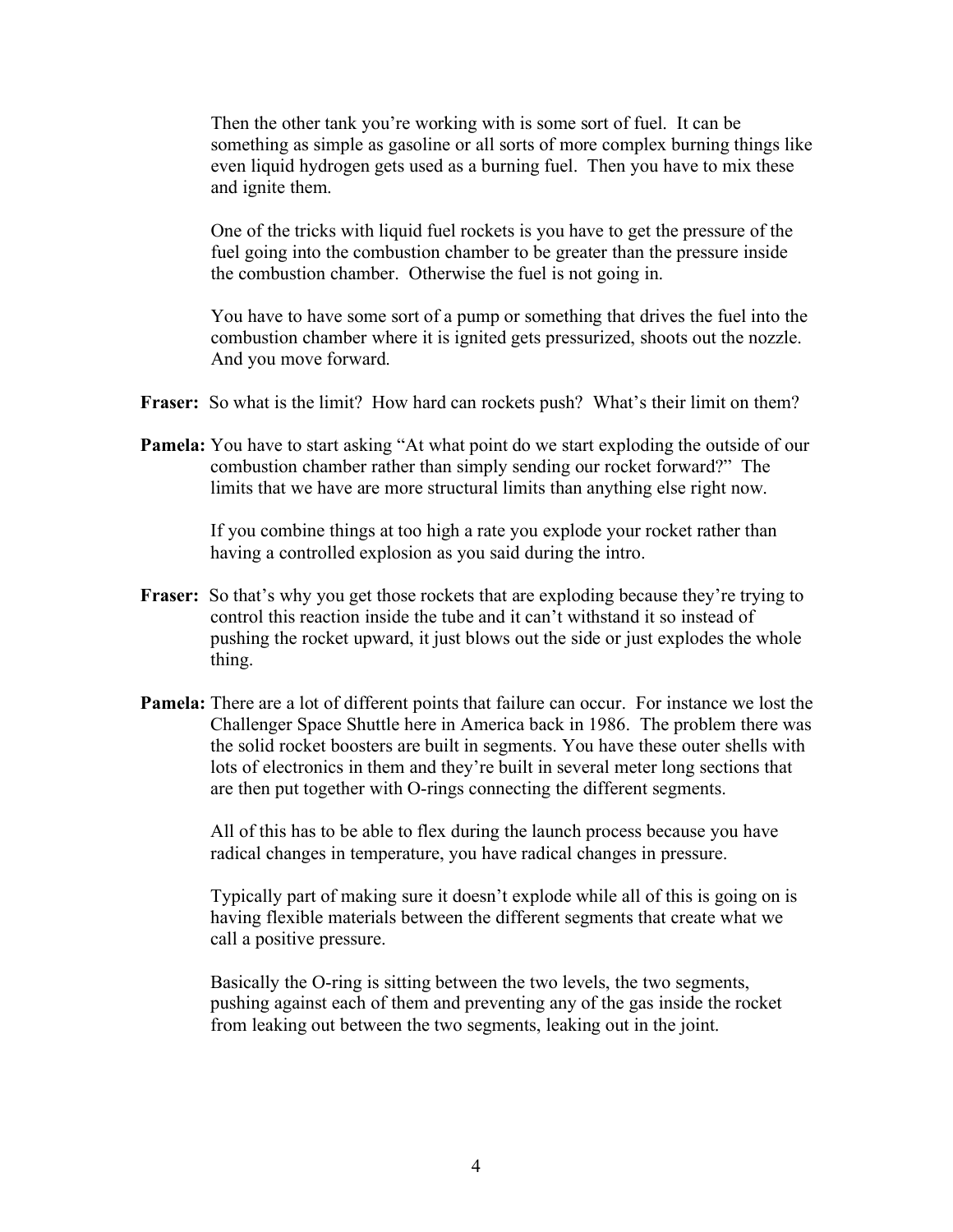Anyone who has put together a faucet has put these little round rings inside the faucet that work very much the same way. These little round rings, when you put pressure on them they squish out the sides and where they squish out the sides water can't get out of your faucet.

In the segments of the solid rocket boosters the O-rings press out the sides and instead of preventing water they prevent exploding gas from leaking out the sides. The problem is that O-rings are just made out of different types of plastics and rubbers.

If you've ever taken a plastic cup and frozen it, it becomes brittle. There's a point at which we say that the plastic has a phase transition and it becomes more like glass.

With the space shuttle the O-rings got too cold. They became brittle. Instead of flexing, instead of maintaining this positive pressure, they sat there and said no and didn't expand the way they needed, so gas was able to escape out the sides and this is a rather dangerous thing.

The other problem with solid rocket boosters is you can't turn them off. They're one shot, let's go, go, go, go, go. That's also not exactly the safest thing. You can, in the case of the solid rockets boosters on the space shuttle, drop them off, get rid of them, no more solid rocket booster and now it works.

With liquid and hybrid engines (which we haven't talked about yet) you at least have the ability to turn off the fuel system. All you have to do with a liquid engine is turn off the pumps that are forcing the fuel into the combustion chamber. No fuel in the combustion chamber, no fuel going out the nozzle, you stop accelerating. This can be a good thing at times.

**Fraser:** Let's talk a bit about a rocket launch. Let's talk about the physics involved. I'll sort of think back to my engineering training and think about the balance of forces going on.

> You've got a rocket sitting on a launch pad and it's being pulled down by the force of gravity and at the same time the ground is pushing back against the rocket and balancing out the forces and so the rocket just sits there. Then at some point someone gives the command, they turn on the rocket. What happens?

**Pamela:** The first thing that happens is the entire thing shudders. [Laughter] This is one of the really neat things to watch with the NASA videos. They turn on the rockets and they keep these things bolted to the launch pad for a few moments making sure everything fires correctly and building up all of the thrust. Then they let go and the entire thing bolts into the sky.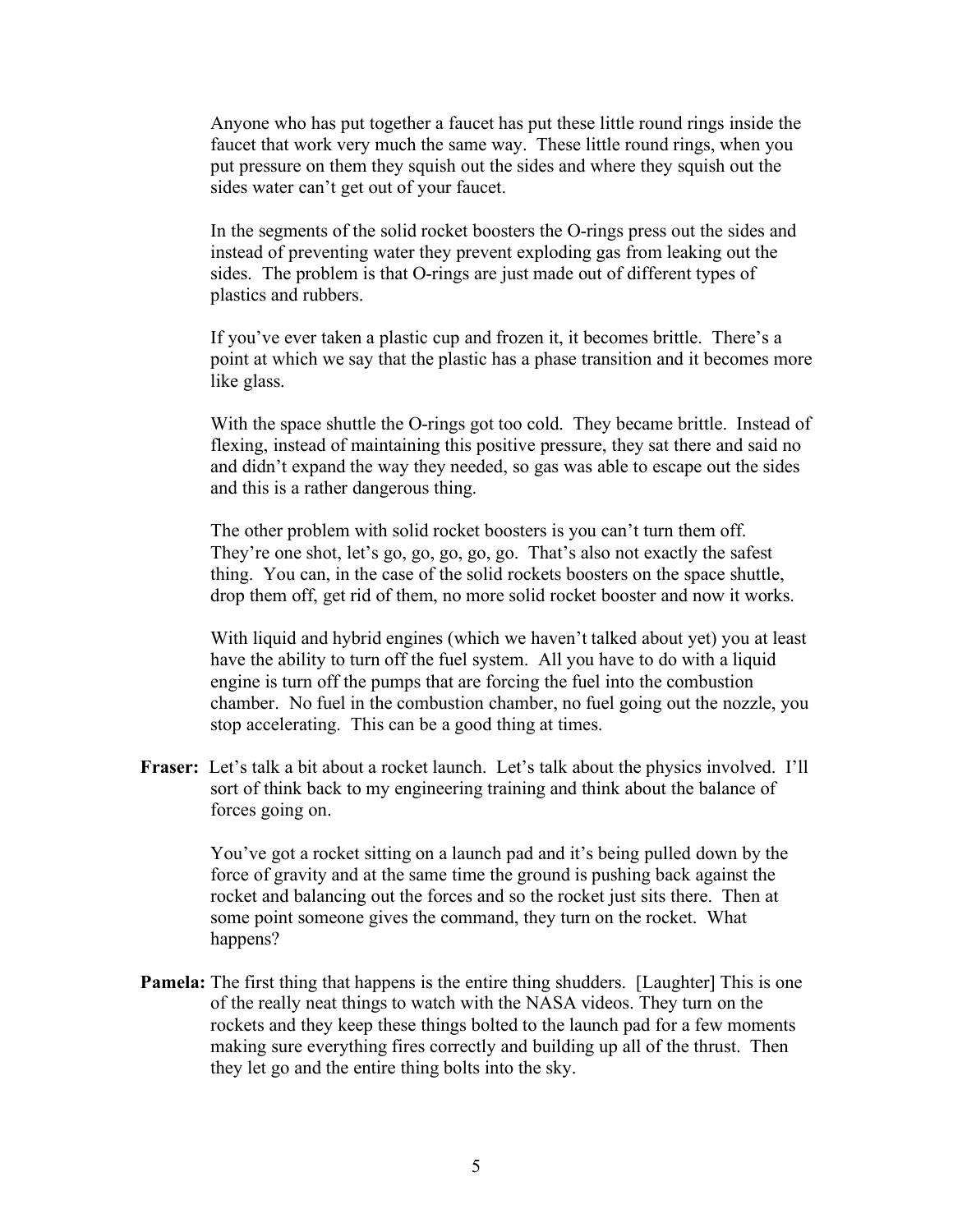What's happening is, you turn everything on and make sure it's all working. When you take off you're hitting the air, which is creating drag against you. Your mass is changing as you go. You have this incredible pressure behind you and it's somewhat steerable.

The Space Shuttle engines actually have gimbles on them so that the firing of the Space Shuttle's engines, which draw out fuel from that big orange tank, the liquid fuel tank that you see on the belly of the space shuttle basically in pictures. They allow it to steer as it takes off.

The solid rocket boosters are also firing in the Space Shuttle case. The firing of the engines is actually a rather scary moment. Especially with liquid fueled rockets. You never know for certain if your igniter is going to work and that's one of the greatest points of failure in a mission.

When you're dealing with multiple rockets firing simultaneously like with a Space Shuttle, sometimes you have to within tenths of a second get all three engines firing at once. It's the bolting it down that gives you a little bit of flexibility and making sure everything is firing.

You have to have a sensor that is able to say that there's this flame going on and often one of the ways they make sure that their entire ignition systems are working is they put what's called an interlock between the combustion chamber and the ignition system.

So you light the flame, go, "Okay I have a flame" and then pull back the interlock system and let whatever you're trying to light on fire be exposed to the ignition system.

The problem is the interlock between the flame and the fuel is actually more likely to fail than the ignition system, which is one of your greatest points of possible failure. In designing rockets we have to make decisions of, do we want to have the default fail to be nothing fires or do we want the default fail to be perhaps some stuff fires and others doesn't.

What often happens is when you're worried about keeping humans alive like with the Space Shuttle you have the interlocks and you try and make sure your ignition system is working, pull back the interlocks and hopefully go into Space.

But when you're looking at instead at perhaps the third or fourth stage in a multi-stage rocket, there if you have your interlock fail instead of having your igniter fail, you're not going to reach the orbit you wanted. There it's considered, "Okay we'll take the risk of the igniter not working and not have any inter lock at all and at least there when we fail we are still moving forward."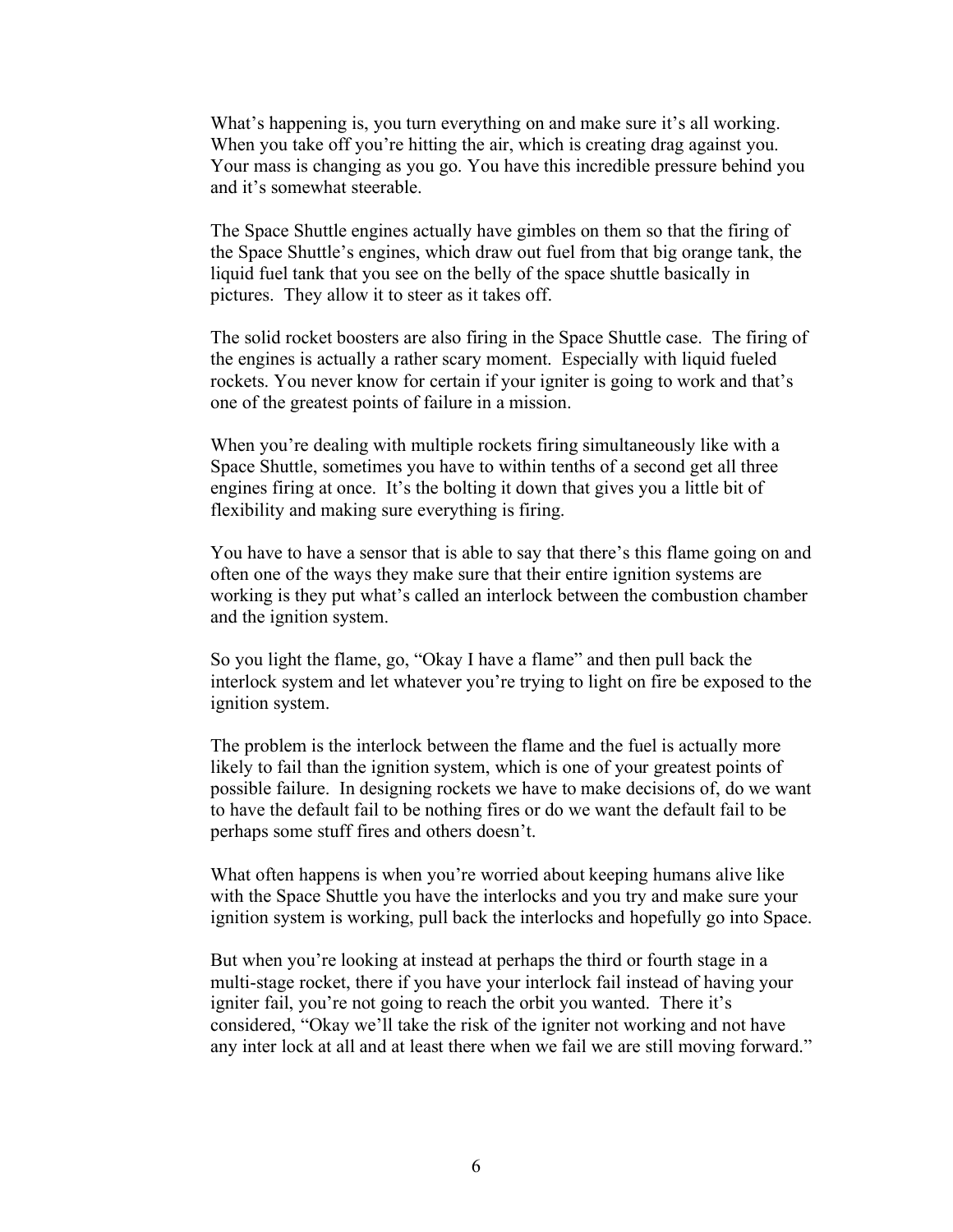- **Fraser:** All right now when I see a rocket taking off, it kind of starts really slowly but you know that later on it's moving thousands of kilometers an hour. Why aren't they just leaping up into the sky? I mean you said they word leap but that's no what I see. When I see a rocket I see it starting out pretty slowly then later on it reaches orbit.
- **Pamela:** Okay so leap compared to me the human being jumping up. It's still pretty amazing anytime you see something the size of a building going in to space even if it is moving very slowly at first. It takes time to accelerate.

Anyone who's ever taken a little tiny car and filled it with all of their belongings to move to college, which I think a lot of us have done at one point or another, your car is incapable of moving quickly once you start trying to move out of the parking lot. But, once you get out on the highway you put your foot to the floor and over the next thirty miles slowly accelerate yourself up to the speed limit.

This slowness in accelerating that you experience with your overload of little tiny beater car is similar to what the Space Shuttle experiences. You have this huge amount of mass and an engine that's trying to accelerate that mass forward and the amount of acceleration that you have is limited. But if you accelerate long enough you can eventually reach enormous speeds.

Initially you just have to accelerate faster than the Space Shuttle is trying to fall back to Earth. Basically if you can get a forward push of greater than nine meters per second squared against the backwards times your mass (mass times acceleration) compared to gravity backwards you're going to start accelerating. But its going to be a really small acceleration and it's only over the tens of miles that you start getting to large enough velocities that you can make it all they way into Space.

- **Fraser:** I guess rockets are built jammed pack with fuel and as they're going through their fuel they're getting lighter and lighter and easier to push as they go into Space.
- **Pamela:** Well not only that but as they get further and further from the center of the planet Earth, you're also going to have less and less gravitational effect. As you get further and further from the surface of the Earth you also end up with less and less oxygen, less and less nitrogen, less and less of all this stuff we need to breathe. That also creates a lot of drag on your rocket.

As you start to get closer to Outer Space you have less gravity dragging on you. You have less air dragging on you, and you've burnt through significant fuel so it's easier to accelerate with what fuel you have left.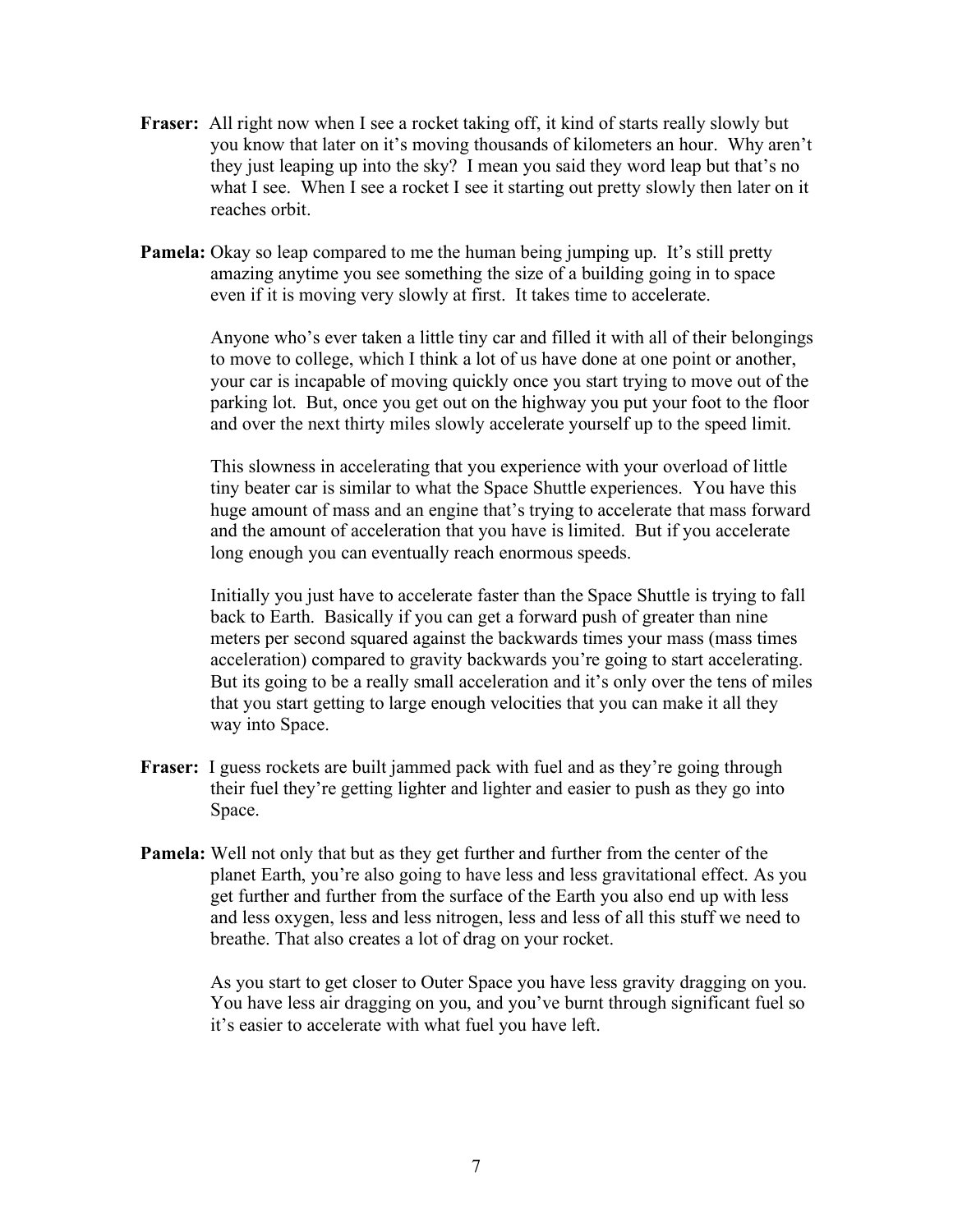- **Fraser:** Why do rockets use stages? You see these stages falling away or you see with the Space Shuttle the solid rocket boosters falling away.
- **Pamela:** The basic idea is get rid of the mass you don't need. If you consider for instance one of the old Saturn 5 rockets used during the Apollo missions have a whole series of really giant segments that were once upon a time filled with fuel.

You blow through all the fuel in the first segment and you're still left with this cylinder of metal, cylinder of electronics, cylinders of all sorts of stuff. That has weight, so you get rid of it. By getting rid of that excess weight it makes it easier for the fuel that's remaining to continue to keep pushing what's left of the rocket up into space.

It's sort of like when you're camping you eat through your food and hopefully have biodegradable wrappers so that you don't have to carry all your garbage. If it doesn't biodegrade and it doesn't say that it's all right to dispose of it, don't do it.

Apple cores you throw into the woods, plastic bags you throw into your pocket. You jettison apple cores while hiking because you might be creating apple trees and you don't want to carry that weight.

- **Fraser:** Right, okay. You hinted a bit about it. We've got the liquid rockets, we've got the solid rockets and we've got hybrid rockets. What are those?
- **Pamela:** Hybrid rockets are kind of cool. What they are is you have your solid that contains only the elastimer that holds everything together and fuel. If you try and burn that it goes yeah I can't I need oxygen. You need some sort of oxidizer to allow the combustion to take place. It's a chemical reaction.

You use a tank of liquid oxygen, liquid nitrous oxide, and you can turn the reaction on and off by introducing the liquid oxidizer to the solid fuel. It's just one less thing to fail.

- **Fraser:** Right. So you don't have your oxidizer mixed in with your fuel that you can never turn off. You can shut the valve down if things are going badly.
- **Pamela:** You don't have the complexity of having liquid fuel and the liquid oxidizer. You reduced your complexity a little bit and you increase your safety, it's just a nice hybrid system.
- **Fraser:** This is the system that Spaceship I used when it made its launch up and I guess the Spaceship II will be using as well. Although there was an explosion about a year ago that killed a couple of people and they're working with their engine.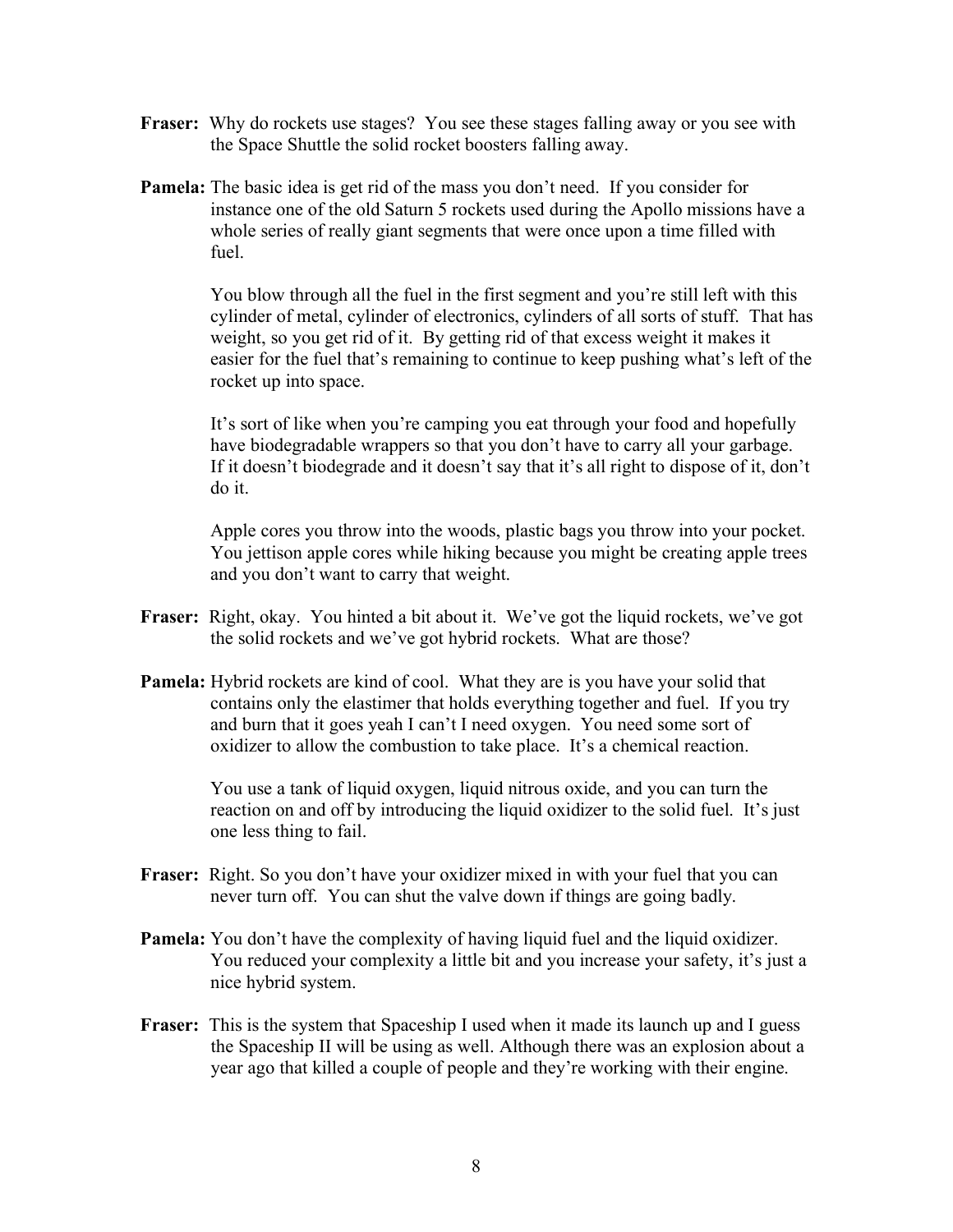- **Pamela:** It's also kind of cool because there's an episode of Mythbusters where they use nitrous oxide and paraphin, which is basically laughing gas and candle wax, to create a rocket to see if they could have had rockets during the civil war. They also attempted to use a salami as rocket fuel and it didn't work so well.
- **Fraser:** So what are the limits? At the beginning of the show I mentioned that a rocket would never take you to the speed of light. Why is that? If you had a tank of fuel large enough, why couldn't you just keep firing it and firing it and firing it and just go faster and faster and faster?
- **Pamela:** In theory you could, but it's a matter of is this practical. When we're trying to figure out what is the correct device to use, what is the correct rocket form, what is the correct engine type to use you take into consideration how much stuff you need for every pound of thrust that you produce.

In considering this, rocket fuel is one of the lease effective ways of getting yourself to accelerate. It has the advantage of chemical rockets, can get you accelerated faster than just about anything else but they're not efficient in doing this.

There are a lot of issues in terms of having a whole lot of thrust that's hitting the sides of your nozzle and not moving you forward. Chemical reactions are messy. You have all sorts of energy that gets lost in random directions that you can't recoup.

If you're trying to get going really, really fast instead of using a chemical reaction, which isn't effective, you want to look for something that for every ounce of fuel you're able to get a lot more pounds of thrust. For that you start looking at things like ion drives and fusion drives. All of these things are much more effective and require fewer resources.

One of the problems with building larger and larger rockets is you're having to carry around more and more mass to use up later. As you get bigger and bigger, you then have to start accelerating larger and larger masses and there's a limit on just how much you want to strap a giant bomb to your butt.

- **Fraser:** I know that there was some thinking about nuclear rockets and that they would be a lot more powerful. What's going on there?
- **Pamela:** We're definitely going to have to stretch this into more than one episode. Just to hit on it, with nuclear engines you still have a gas that you're spitting out the back end of the rocket except here instead of getting the gas hot and expanding because it's reacting and exploding in a combustion process, what you do is you flow it through a nuclear reactor.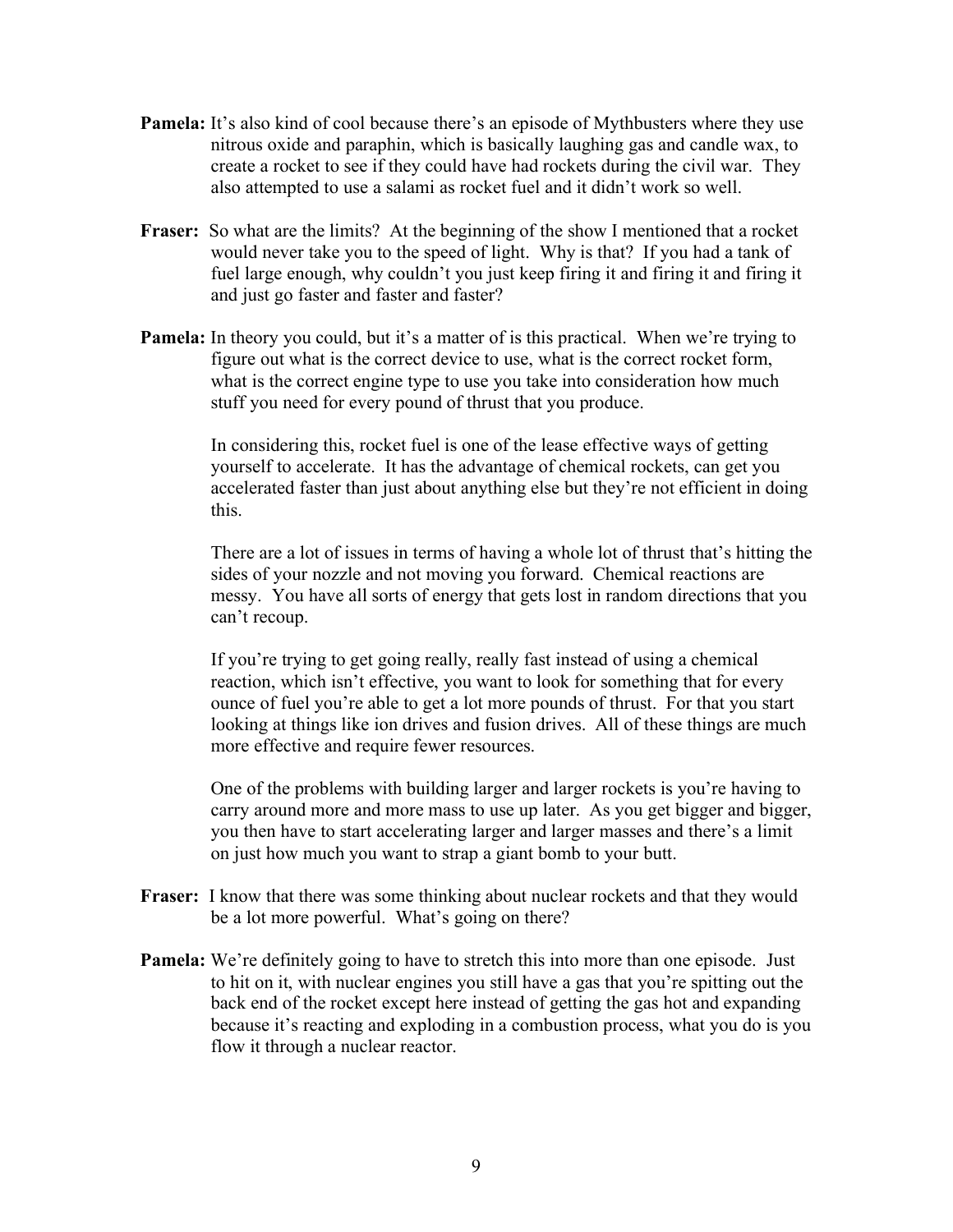One thing nuclear reactors do well is to generate lots and lots and lots of heat. This is where we talked about nuclear reactor meltdowns. If you don't cool them effectively they simply go through the floor of the containment building and they keep going.

So here you take a nuclear reactor and you run some sort of gas or liquid through it, there are all sorts of different models and that stuff gets heated up and that expanding material shoots out through the nozzle and it's a different way of creating thrust.

**Fraser:** I know it can make it a lot faster than the chemical rockets.

**Pamela:** Yes. There it's simply a matter of heating things up more effectively using a smaller object to heat them up. This is actually a type of engine that has been looked at as we start to figure out effective ways to get out to Jupiter and beyond.

> There's the Prometheus project that NASA was running that was looking at trying to figure out how to build something to get us to Jupiter. Because they are so much more effective than the chemical rockets it allows you to carry more stuff with you when you go to other planets.

> One of the greatest frustrations for scientists who are trying to get instruments to other planets is the extreme limitations on both how much energy you have to run your equipment if you're working off of solar panels and also the weight that you can carry with you is extremely limited by the chemical rockets that we use.

> If you're using a nuclear reactor both to generate electricity and to also generate thrust you're killing two birds with one stone. You're generating more electricity and you're also generating more thrust. This would allow projects like Galileo, which explored Jupiter or Cassini, which is currently exploring Saturn to just go and go and go and go and go.

Both of those projects had nuclear reactors in them. By combining that also with the thrust system, it gives you a lot more ability to change your direction. With the Cassini program it's really amazing how they're using gravitational assists from all the different moons to constantly change their direction.

If you have a nuclear engine on board that you use for your thrust as well you can decide, oh Io is having a volcanic eruption (Io of Jupiter) I want to go explore that and change your direction and go explore it.

**Fraser:** That would be amazing.